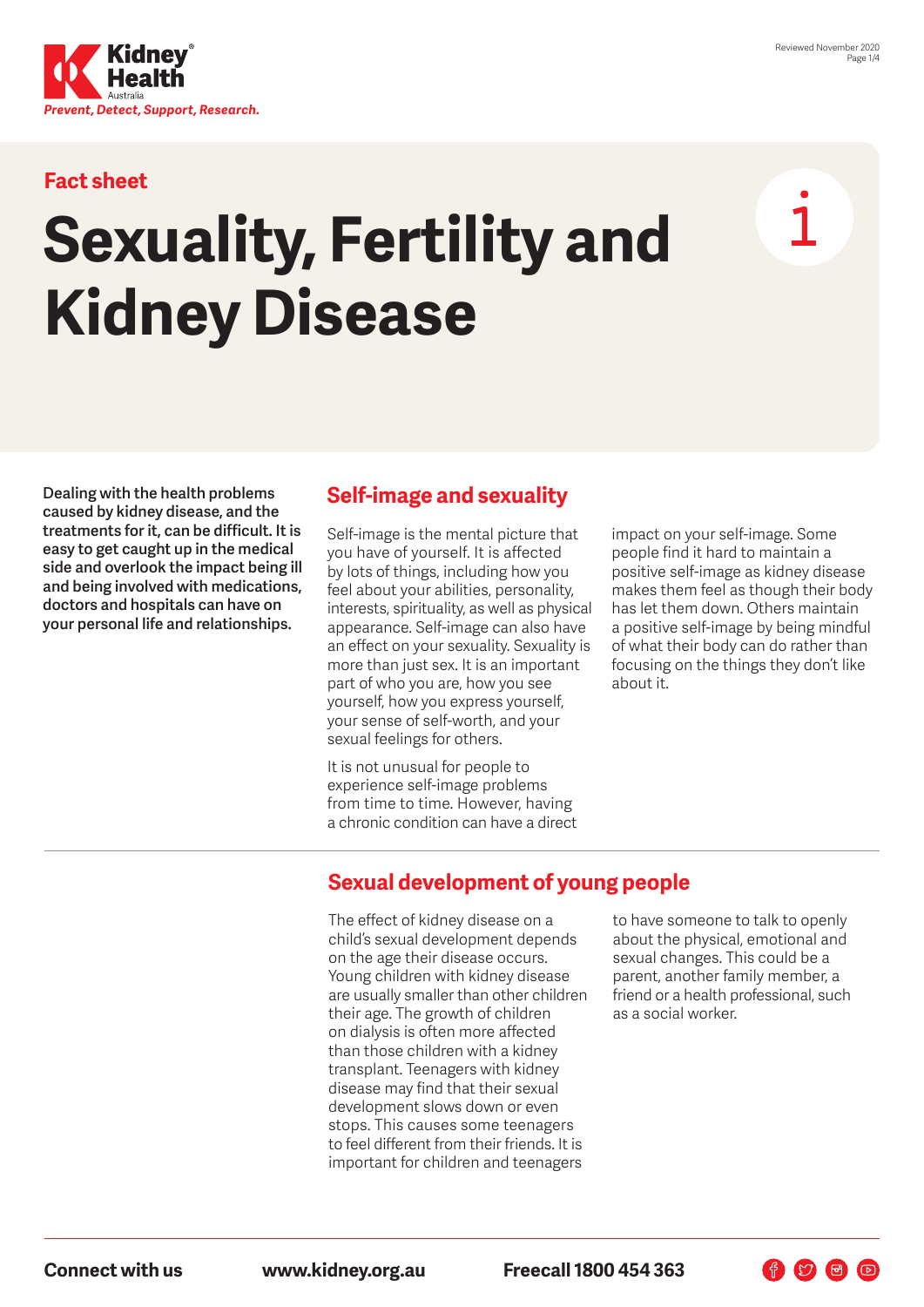## **How kidney disease may affect your sexuality?**

Kidney disease and the treatments for it may cause some physical changes to your body, such as weight changes and itchy skin. Anaemia (not enough red blood cells) may make you feel tired, and can also affect your ability to maintain an erection or have an orgasm. The smell of your body can change because of the build up of urea.

Reduced sexual desire (also called libido) is one of the most common side effects of kidney disease. This may be due to a number of things, such as changes in your hormones, tiredness due to anaemia or poor sleep, or medication side-effects.

Other changes will be psychological and will affect your feelings and desires, as well as your body's ability to engage in sex. It is important that your partner is aware of these side effects.

As with all medical problems, the best treatment depends on the cause of the problem and personal preferences. Members of your health care team will understand, treat your conversations with respect and confidentiality, and offer a treatment or referral to other specialists.

## **Sexual activity after transplantation**

Sexual activity is safe after transplantation. The transplanted kidney cannot be damaged. As with any major surgery, it is wise to wait at least four weeks after your transplant before sexual intercourse. If you or your partner are worried that having sex may be harmful in any way, speak with your health care team.

During periods of transplant rejection, increased medication can affect your sexual activity. Anxiety and depression are common symptoms of rejection and can reduce your sexual desire. Talk to someone on your health care team if this seems to be happening to you, and they will discuss treatment options.



## **Kidney disease and fertility**

Fertility can be affected by kidney disease, but this doesn't mean that women can't conceive or men are unable to father children.

#### **For dialysis patients and their partners**

Women undergoing dialysis may experience irregular periods or no periods at all. Some women have unusually heavy periods, particularly after starting dialysis. If this happens, it is important to tell your health care team. Men on dialysis may have a lowered sperm count.

While some women on dialysis have been able to conceive, the chances of a pregnancy reaching full term with a normal size baby are low. In addition, pregnancy may pose a risk to a woman's own health. If you are

considering becoming pregnant while on dialysis, it is essential that you and your partner discuss this with your health care team.

It is also important to talk to your health care team about birth control options while undergoing dialysis. Some types of the contraceptive pill may raise blood pressure. It is also suggested that women using peritoneal dialysis do not use an intra-uterine device (IUD) as it can increase the risk of peritonitis.

F V F D

**Connect with us www.kidney.org.au Freecall 1800 454 363**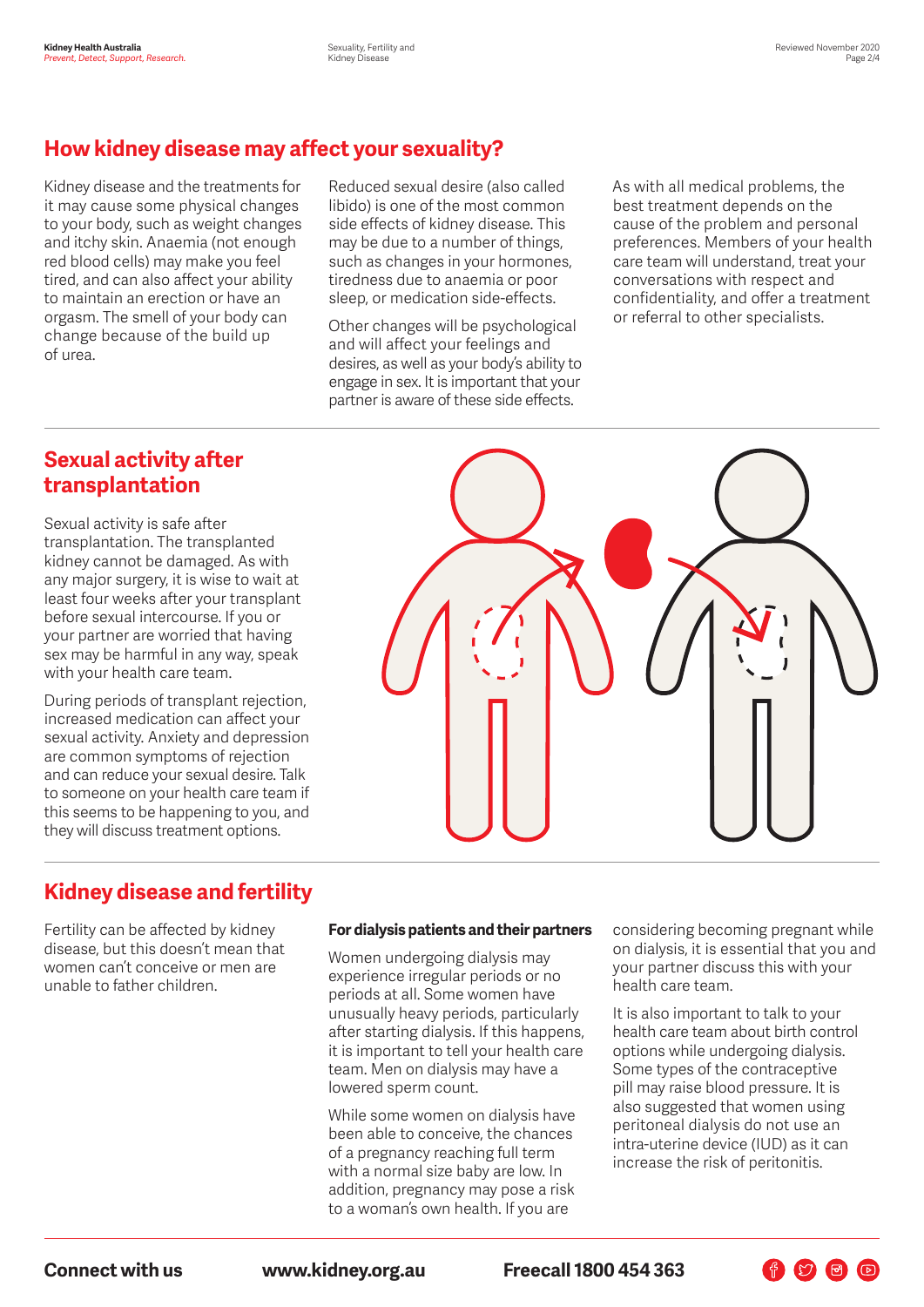#### **For transplant recipients and their partners**

Following transplantation, most people find that their fertility increases as their health improves. It is usually suggested that women wait at least twelve months to become stable on their anti-rejection medication before trying to conceive. In most cases, some of the medications will need to be changed to make pregnancy safer.

Many transplant recipients, throughout the world, have given birth to healthy babies, and both mother and child have remained well following the birth. Transplant recipients have an increased risk of premature delivery and low birthweight babies, so you will receive careful medical supervision during your pregnancy.

As a man's fertility and sexual functioning may improve after transplantation, his partner's chance of conception also increases. The use of contraceptives may be required if pregnancy is not desired.

#### **For Polycystic Kidney Disease (PKD) patients and their partners**

If you or your partner has PKD, each child has a 50% chance of inheriting the disease. A diagnosis of PKD does not mean that having children should be entirely avoided. Your health care team can provide advice about genetic counselling services and the possibility of genetic screening.

# **Problems with conceiving**

The inability to conceive a child may be a blow to your self-esteem, making you feel vulnerable and in need of love and support. It is important that you talk to your partner or someone you trust if you feel this way. For infertile couples wanting a child, alternative choices such as adoption, fostering a child, in-vitro fertilisation (IVF) or sperm injection may be considered. Ask your health care team about options available to you.

### **THINGS TO REMEMBER**

- Reduced sexual desire is one of the most common side effects of kidney disease, which could be due to a number of things, such as change in hormones, tiredness, poor sleep or side effects of medications.
- Treatment will depend on the cause of the problem. Members of your health care team will understand, treat your conversations with respect and confidentiality, and offer a treatment or referral to other specialists.
- Fertility can be affected by kidney disease, but this doesn't mean that women can't conceive or men are unable to father children.

 $\begin{picture}(60,6) \put(0,0){\line(1,0){10}} \put(15,0){\line(1,0){10}} \put(15,0){\line(1,0){10}} \put(15,0){\line(1,0){10}} \put(15,0){\line(1,0){10}} \put(15,0){\line(1,0){10}} \put(15,0){\line(1,0){10}} \put(15,0){\line(1,0){10}} \put(15,0){\line(1,0){10}} \put(15,0){\line(1,0){10}} \put(15,0){\line(1,0){10}} \put(15,0){\line(1,$